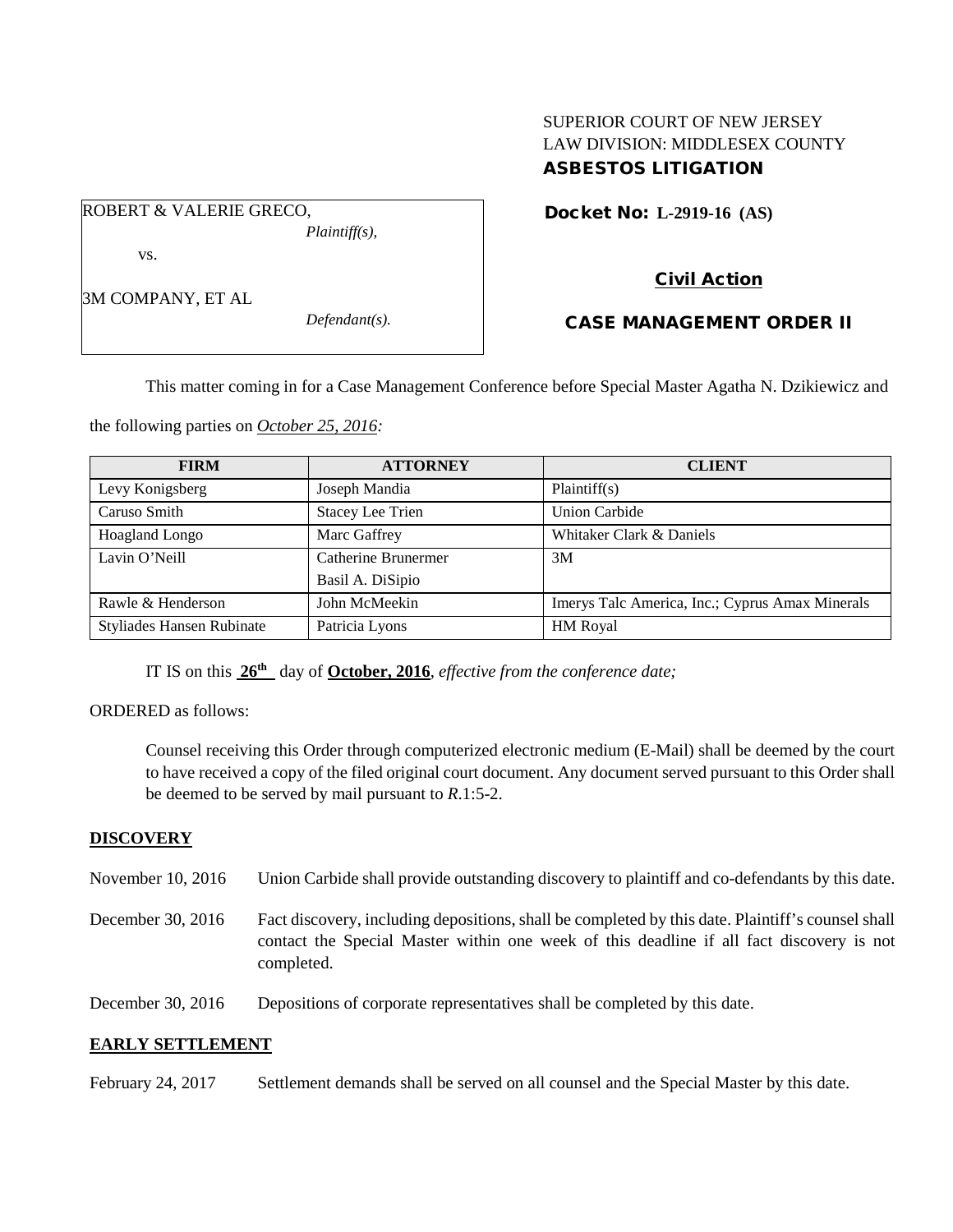### **SUMMARY JUDGMENT MOTION PRACTICE**

| January 6, 2017  | Plaintiff's counsel shall advise, in writing, of intent not to oppose motions by this date. |
|------------------|---------------------------------------------------------------------------------------------|
| January 20, 2017 | Summary judgment motions shall be filed no later than this date.                            |

February 17, 2017 Last return date for summary judgment motions.

#### **MEDICAL DEFENSE**

March 6, 2017 Defendants shall identify its medical experts and serve medical reports, if any, by this date. **In addition, defendants shall notify plaintiff's counsel (as well as all counsel of record) of a joinder in an expert medical defense by this date.**

### **LIABILITY EXPERT REPORTS**

- January 6, 2017 Plaintiff shall identify its liability experts and serve liability expert reports or a certified expert statement by this date or waive any opportunity to rely on liability expert testimony.
- March 6, 2017 Defendants shall identify its liability experts and serve liability expert reports, if any, by this date or waive any opportunity to rely on liability expert testimony.

#### **ECONOMIST EXPERT REPORTS**

| January 6, 2017 | Plaintiff shall identify its expert economists and serve expert economist report(s), if any, by |  |  |  |
|-----------------|-------------------------------------------------------------------------------------------------|--|--|--|
|                 | this date or waive any opportunity to rely on economic expert testimony.                        |  |  |  |
| _ _ _ _ _ _ _ _ | _ _ _ _ _ _ _ _ _ _ _ _ _                                                                       |  |  |  |

March 6, 2017 Defendants shall identify its expert economists and serve expert economist report(s), if any, by this date or waive any opportunity to rely on economic expert testimony.

#### **EXPERT DEPOSITIONS**

March 31, 2017 Expert depositions shall be completed by this date. To the extent that plaintiff and defendant generic experts have been deposed before, the parties seeking that deposition in this case must file an application before the Special Master and demonstrate the necessity for that deposition. To the extent possible, documents requested in a deposition notice directed to an expert shall be produced three days in advance of the expert deposition. The expert shall not be required to produce documents that are readily accessible in the public domain.

## **PRE-TRIAL AND TRIAL**

| January 26, 2017                | The settlement conference previously scheduled on this date is <b>cancelled</b> .                                                                                                                                                                                                                                                              |
|---------------------------------|------------------------------------------------------------------------------------------------------------------------------------------------------------------------------------------------------------------------------------------------------------------------------------------------------------------------------------------------|
| March 21, 2017 @ 10:00am        | Settlement conference. All defense counsel shall appear with authority to negotiate<br>settlement and have a representative authorized to negotiate settlement available by<br>phone. Any request to be excused from the settlement conference shall be made to the<br>Special Master no later than 4:00pm of the day prior to the conference. |
| 10 business days prior to trial | Pretrial Information Exchange Form due.                                                                                                                                                                                                                                                                                                        |

\_\_\_\_\_\_\_\_\_\_\_\_\_\_\_\_\_\_\_\_\_\_\_\_\_\_\_\_\_\_\_\_\_\_\_\_\_\_\_\_\_\_\_\_\_\_\_\_\_\_\_\_\_\_\_\_\_\_\_\_\_\_\_\_\_\_\_\_\_\_\_\_\_\_\_\_\_\_\_\_\_\_\_\_\_\_\_\_\_\_\_\_\_\_\_\_\_\_\_\_\_\_\_\_\_\_\_\_\_\_